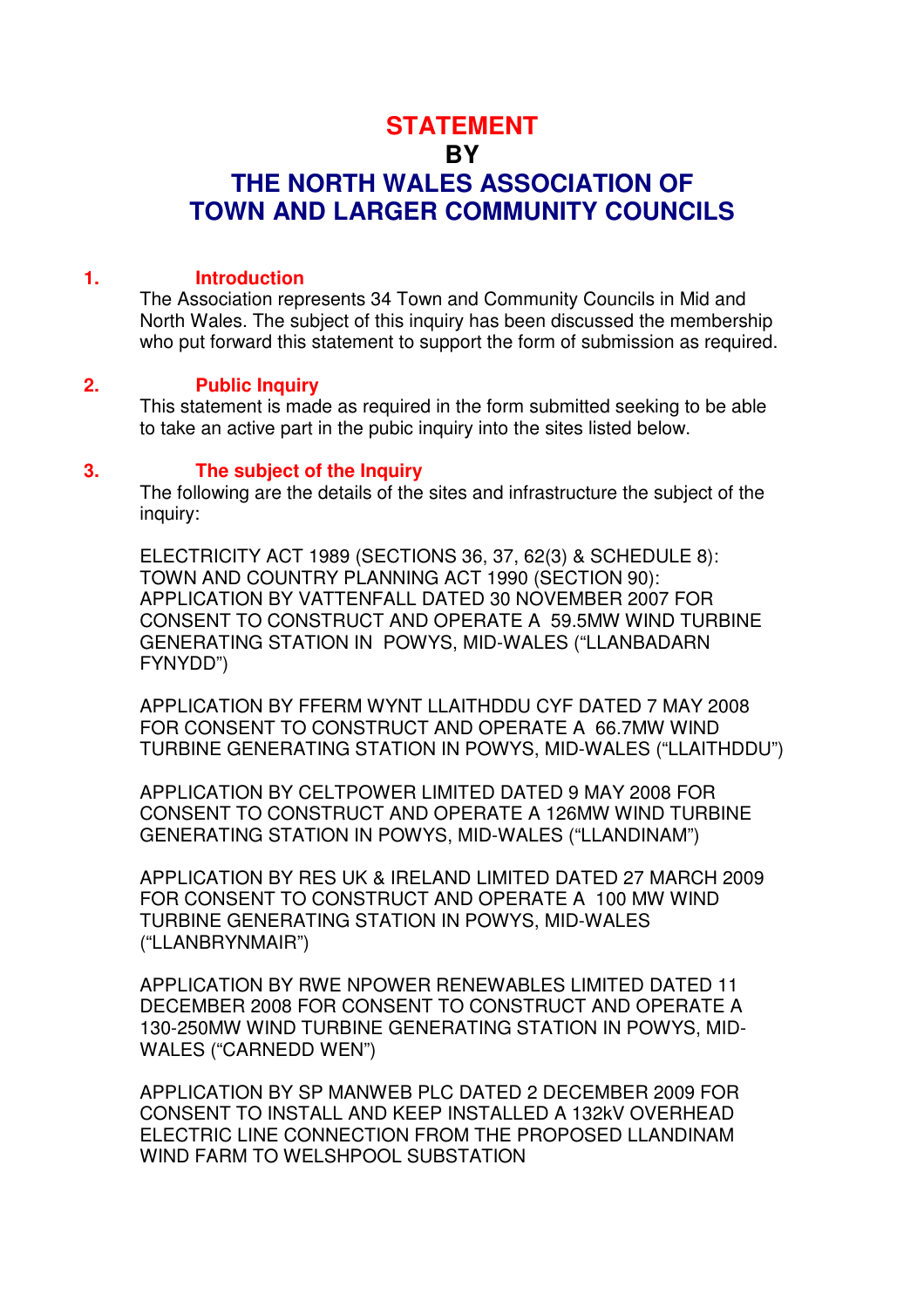### **4. Policy of the Association**

The formal Association policy on TAN8 which was considered at its annual conference in March 2011 is:

### **TAN 8 APPROVALS**

The Association is horrified that TAN8 was approved by the Welsh Assembly when it is clear (from public announcements by Ministers of the Welsh Assembly Government) that Ministers and Assembly Members did not understand the implications of what was approved. This appalling situation is not acceptable and a complete review of TAN8 (and how it affects Mid and North Wales) is not only needed but essential for the Welsh Assembly to regain credibility with regard to this matter.

### **VIABILITY**

The Government has produced its own viability figures and the most expensive method of creating electricity is off shore wind farms as against other methods.

The only reason wind farms are moving forward is due to the extensive subsidies available. The latest reports for Government have also shown that the wind farm proposals for the UK will only benefit the overall aims by less than 0.01%. Measured against the environmental and business damage caused overall – it just does not work. It is also recognised by many organisations and governmental departments that there are alternatives and that the economic viability of Wind Turbines is at best suspect and generally uneconomic. (not only in money but in environmental terms).

### **PUBLIC OBJECTION**

The Public feeling on the subject of Wind Farms, Transport, Hubs and Pylon Lines (TAN8) has been demonstrated by many public meetings, demonstrations (Cardiff in particular), surveys by Llansantffraid, Meifod, Llafechain, Llandrino, Llandisilio, Ardleen and the larger community of Welshpool (Welshpool Town Council completed a door to door survey with 41% responding and 80% against the TAN8 proposals) together with County Council and Community Council resolutions. A copy can be made available of any of these surveys.

### **DISRUPTION TO TRAFFIC**

The traffic disruption caused for a number of years on the Mid Wales roads will be unacceptable and will deter visitors to the town. This transport is connected not only with wind farms but the associated infrastructure as well. For each wind turbine (on shore) there are 1,000 vehicle movements. The traffic figures for Mid Wales alone are enormous. (see attached traffic figures which were generally accepted by the Welsh Assembly Environment and Sustainability Committee).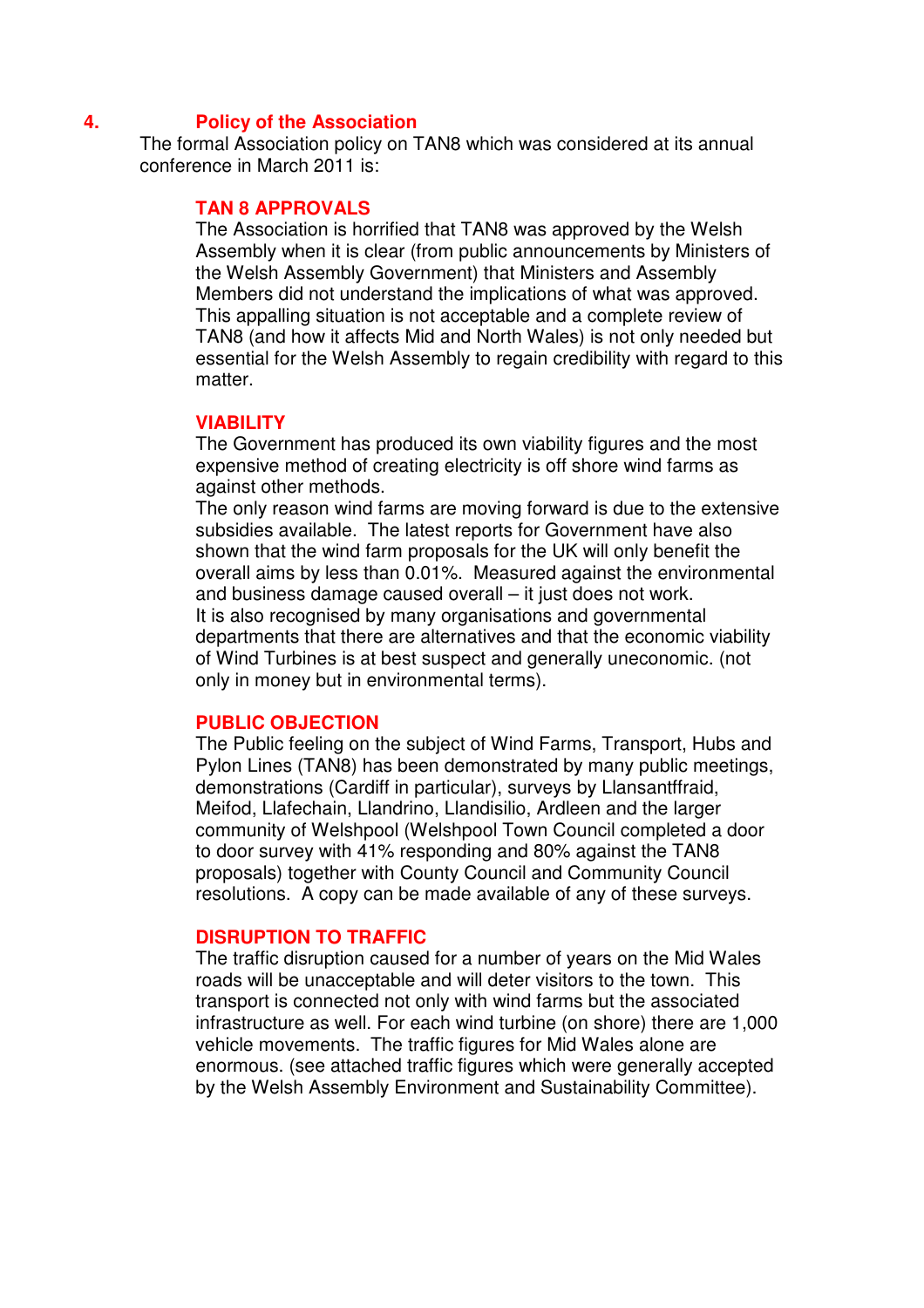# **EFFECT ON TOURISM**

The effect on tourism by TAN8 is immense. The traffic congestion that will be caused is just one element, there is also the damage to the best asset in Mid and North Wales – its countryside. The damage caused to the tourist industry by a 400kv pylon lines together with 20 acre hub in not acceptable. There is a place for wind turbines but it appears they are being proposed without any thought for the effects they have on the lives of people living nearby against the limited benefits they bring.

### **EFFECT ON THE ENVIRONMENT**

The environmental impact on wildlife, hedgerows and other countryside aspects is unacceptable.

The damage to hedgerows (road alterations, fauna and flora) is not outweighed by the benefits of wind farms. The overall effect on the peat bogs is immeasurable, a major concern as after it is disturbed and dried up it produces more carbon that the wind farms save.

### **AFFECT ON STREET SCENE**

The effect on the street scene with roads built through roundabouts, removal of street furniture and the damage that will be caused to the villages and towns on the transport routes is at an acceptable level and will not only affect those living on the routes but those who visit as well.

#### **EFFECT ON OLDER PROPERTY**

The effect of transport weights and the amount of lorry transport (causing vibrations on a regular basis) could well affect the older properties in the main streets that the transport passes through. If the lorry movements are to pass close to properties the company should pay for schedules of condition of properties on route so that when the works are completed any damage can be substantiated and paid for in full by the wind farm companies.

#### **ROAD CAPABILITY**

The roads through Mid and North Wales are inadequate for such large lorry transportation with curves, parking and widths being just three of the issues.

In addition there are health and safety issues with clearance of vehicles in narrow parts of the main streets with regard to pedestrians on pavements, crossing roads etc. This also affects the mobility scooters and pushchairs particularly.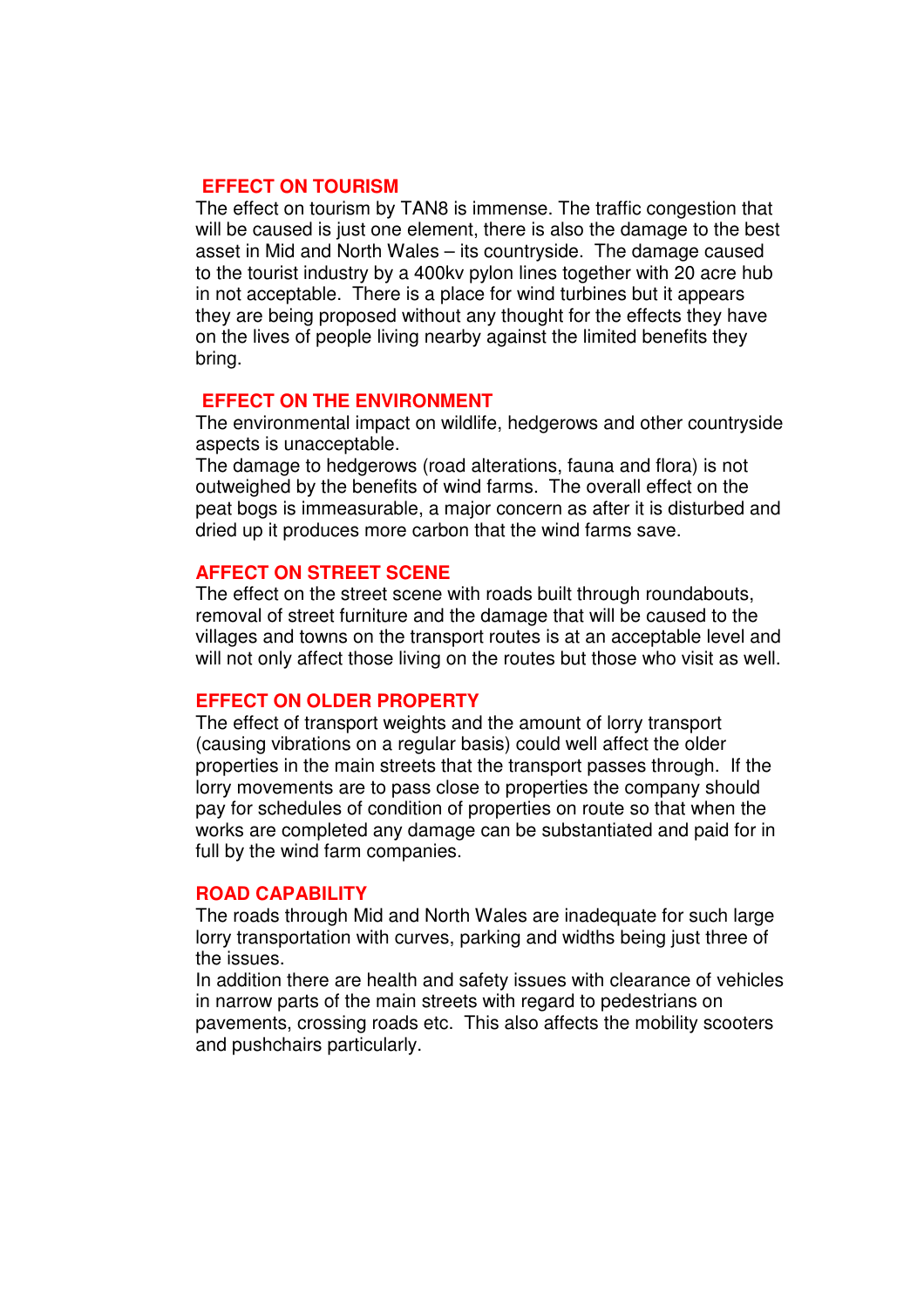### **RETAIL AND SMALL BUSINESS SECTORS**

The effect of the transportation through villages and town centres (such as Llanymynech and Welshpool) will have on trade and small business users is unacceptable with loss of trade a real issue.

The effects can also be felt when in a recession the town is trying to let its empty shops and potential tenants are concerned about the effect on any business they may wish to start in the town. The overall effect of a pylon line (which is an off spin of the wind farms) could well deter visitors if it were built in the Severn Valley or the Meifod Valley.

### **RESIDENTIAL SALES**

There is clear evidence that due to the scheme of the hub and pylon line any property in the areas of the Meifod Valley or Cefn Coch is blighted. Evidence has been gained from local estate agents who say that nothing is selling in these areas due the proposals – this is unacceptable at any level.

#### **EMERGENCY SERVICE PROVISION DURING LORRY CONVOYS**

There is concern about how the emergency services would be able to respond in times when the convoys are operating giving extended response times.

#### **INFRASTRUCTURE**

Potential damage to the infrastructure caused by excessive weight of the Lorries. For example drainage, sewers, underground electric cables, gas pipes and water pipes. This in our view is a matter which needs serious consideration before any plan can be considered. Often damage is caused and afterwards it is said 'that was not supposed to happen'. Too late then!

#### **COMMUNITY BENEFIT**

The community benefit schemes should be administered by elected representatives locally and not by appointed persons with no accountability to the electorate. The Town and Community Councils would be the logical vehicle. This view is taken as the money raised is public money. However, any money can not be enough to pay for the loss of amenity and the damaging effects of these schemes.